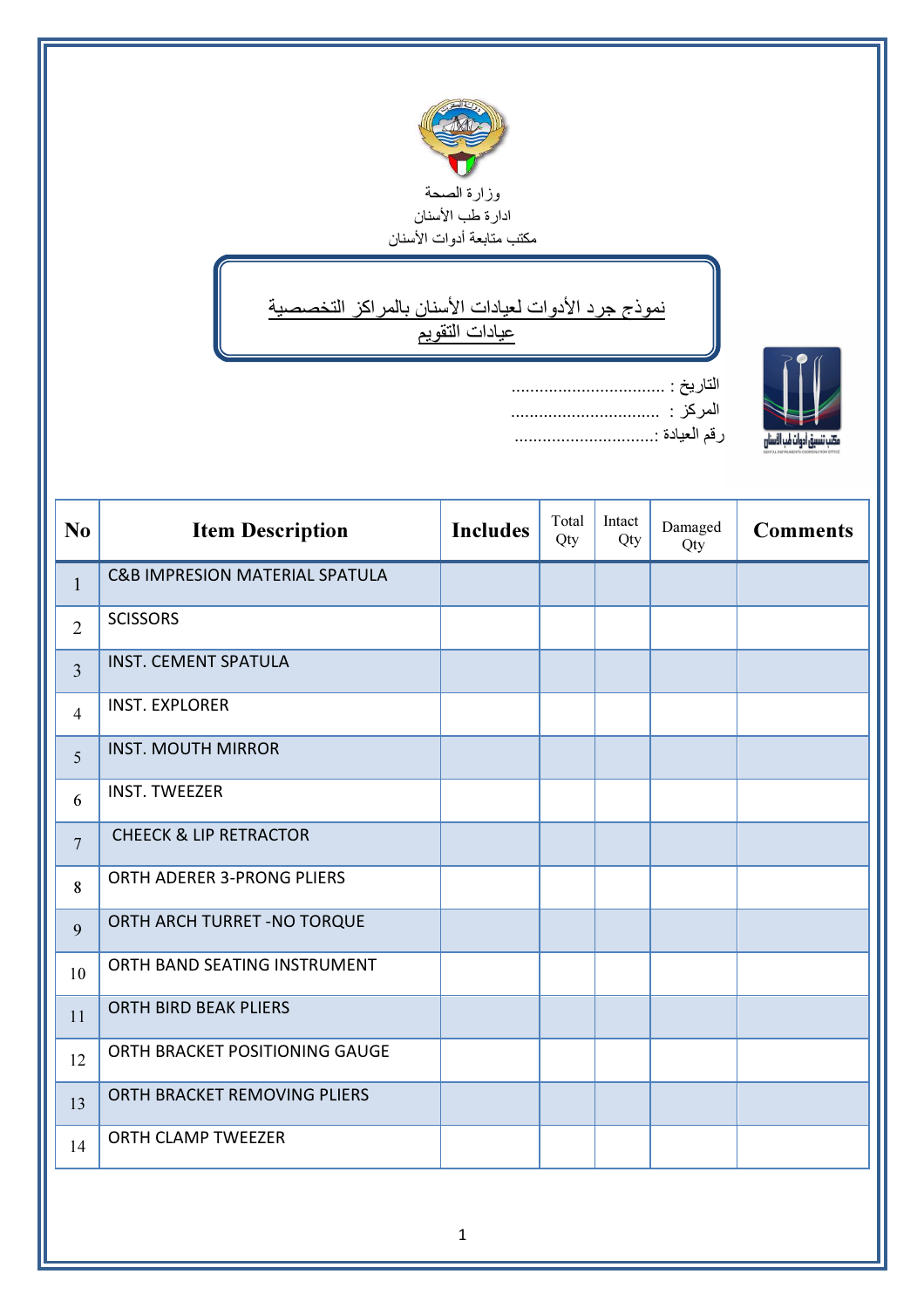| N <sub>o</sub> | <b>ITEM DESCRIPTIONS</b>                         | <b>Includes</b> | Total<br>Qty | Intact<br>Qty | Damaged<br>Qty | <b>Comments</b> |
|----------------|--------------------------------------------------|-----------------|--------------|---------------|----------------|-----------------|
| 15             | ORTH DE LA ROSA CONTOURING PLIERS                |                 |              |               |                |                 |
| 16             | ORTH DIAGNOSTIC RULER-PROTRACTOR                 |                 |              |               |                |                 |
| 17             | ORTH DISTAL END CUTTER                           |                 |              |               |                |                 |
| 18             | ORTH EBY BAND SEATER W/TIP                       |                 |              |               |                |                 |
| 19             | ORTH FACE BOW BEND/CUTTER                        |                 |              |               |                |                 |
| 20             | ORTH HOW PLIERS CURVED                           |                 |              |               |                |                 |
| 21             | ORTH HOW PLIERS STRAIGHT                         |                 |              |               |                |                 |
| 22             | ORTH HVY GAUGE SIDE CUTTER                       |                 |              |               |                |                 |
| 23             | ORTH ANGLE WIRE-BENDING PLIERS                   |                 |              |               |                |                 |
| 24             | <b>ORTH LIGATURE CUTTER</b>                      |                 |              |               |                |                 |
| 25             | ORTH JOHNSON CONTOURING PLIERS                   |                 |              |               |                |                 |
| 26             | <b>ORTH LIGATURE TUCKER</b>                      |                 |              |               |                |                 |
| 27             | ORTH MATHIEU NEEDLE HOLDER MINI                  |                 |              |               |                |                 |
| 28             | ORTH MATHIEU NEEDLE HOLDER<br><b>STANDARD</b>    |                 |              |               |                |                 |
| 29             | ORTH MERSHON BAND PUSHER                         |                 |              |               |                |                 |
| 30             | ORTH NANCE LOOP FORMING PLIERS                   |                 |              |               |                |                 |
| 31             | ORTH OLIVER JONES BAND REMOVING<br><b>PLIERS</b> |                 |              |               |                |                 |
| 32             | ORTH OMEGA LOOP FORMING PLIERS                   |                 |              |               |                |                 |
|                |                                                  |                 |              |               |                |                 |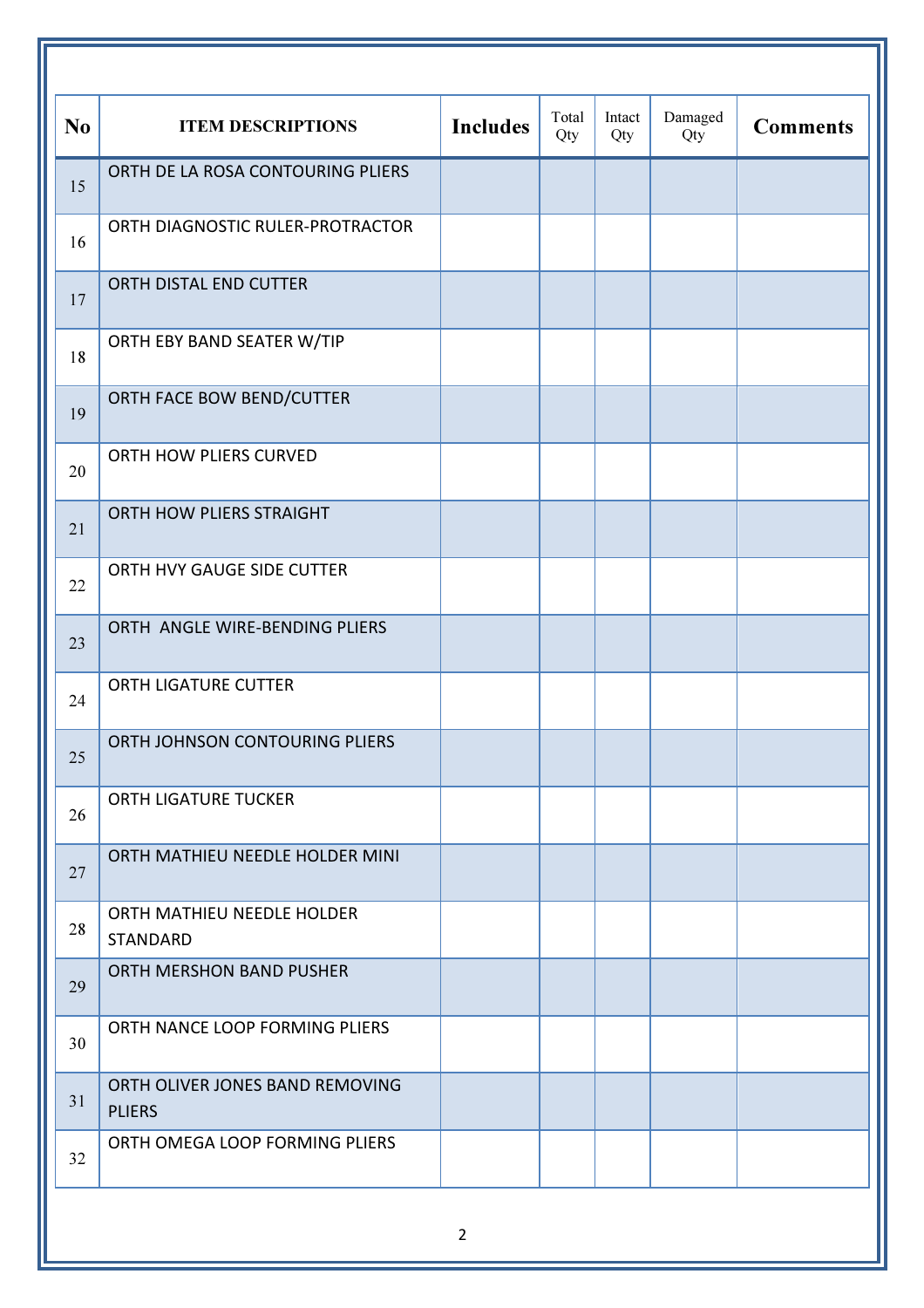| N <sub>o</sub> | <b>ITEM DESCRIPTION</b>                      | <b>Includes</b> | Total<br>Qty | Intact<br>Qty | Damaged<br>Qty | <b>Comments</b> |
|----------------|----------------------------------------------|-----------------|--------------|---------------|----------------|-----------------|
| 33             | <b>ORTH PLIERS STAND</b>                     |                 |              |               |                |                 |
| 34             | ORTH PLIERS LIGHT WIRE BENDING<br>(BEGG)     |                 |              |               |                |                 |
| 35             | ORTH SCALER/BAND SEATER                      |                 |              |               |                |                 |
| 36             | ORTH SEPARATING STRIP PLACER                 |                 |              |               |                |                 |
| 37             | ORTH SEPARATING STRIPS                       |                 |              |               |                |                 |
| 37             | ORTH SEPARATING PLIERS                       |                 |              |               |                |                 |
| 38             | ORTH SIDE END CUTTER                         |                 |              |               |                |                 |
| 39             | ORTH STAND LIGHT WIRE PLIER                  |                 |              |               |                |                 |
| 40             | ORTH STEP PLIERS (BAYONET BENDING<br>PLIERS) |                 |              |               |                |                 |
| 41             | <b>ORTH TEMPLATES</b>                        |                 |              |               |                |                 |
| 42             | ORTH TENSION/COMPRESSION GAUGE               |                 |              |               |                |                 |
| 43             | ORTH TWEED RIBBON ARCH PLIERS                |                 |              |               |                |                 |
| 44             | ORTH WEINGART UNIVERSAL PLIERS               |                 |              |               |                |                 |
| 45             | ORTH HOOK CRIMPING PLIERS                    |                 |              |               |                |                 |
| 46             | PR INST. PERIO-PROBE                         |                 |              |               |                |                 |
| 47             | PR INST. SCALER NO. 15/33                    |                 |              |               |                |                 |
| 48             | ST. ST. TRAYS FOR IMP UPPER SMALL            |                 |              |               |                |                 |
| 49             | ST. ST. TRAYS FOR IMP LOWER SMALL            |                 |              |               |                |                 |
| 50             | ST. ST. TRAYS FOR IMP UPPER MEDIUM           |                 |              |               |                |                 |
| 51             | ST. ST. TRAYS FOR IMP LOWER MEDIUM           |                 |              |               |                |                 |
| 52             | ST. ST. TRAYS FOR IMP UPPER LARGE            |                 |              |               |                |                 |
| 53             | ST. ST. TRAYS FOR IMP LOWER LARGE            |                 |              |               |                |                 |